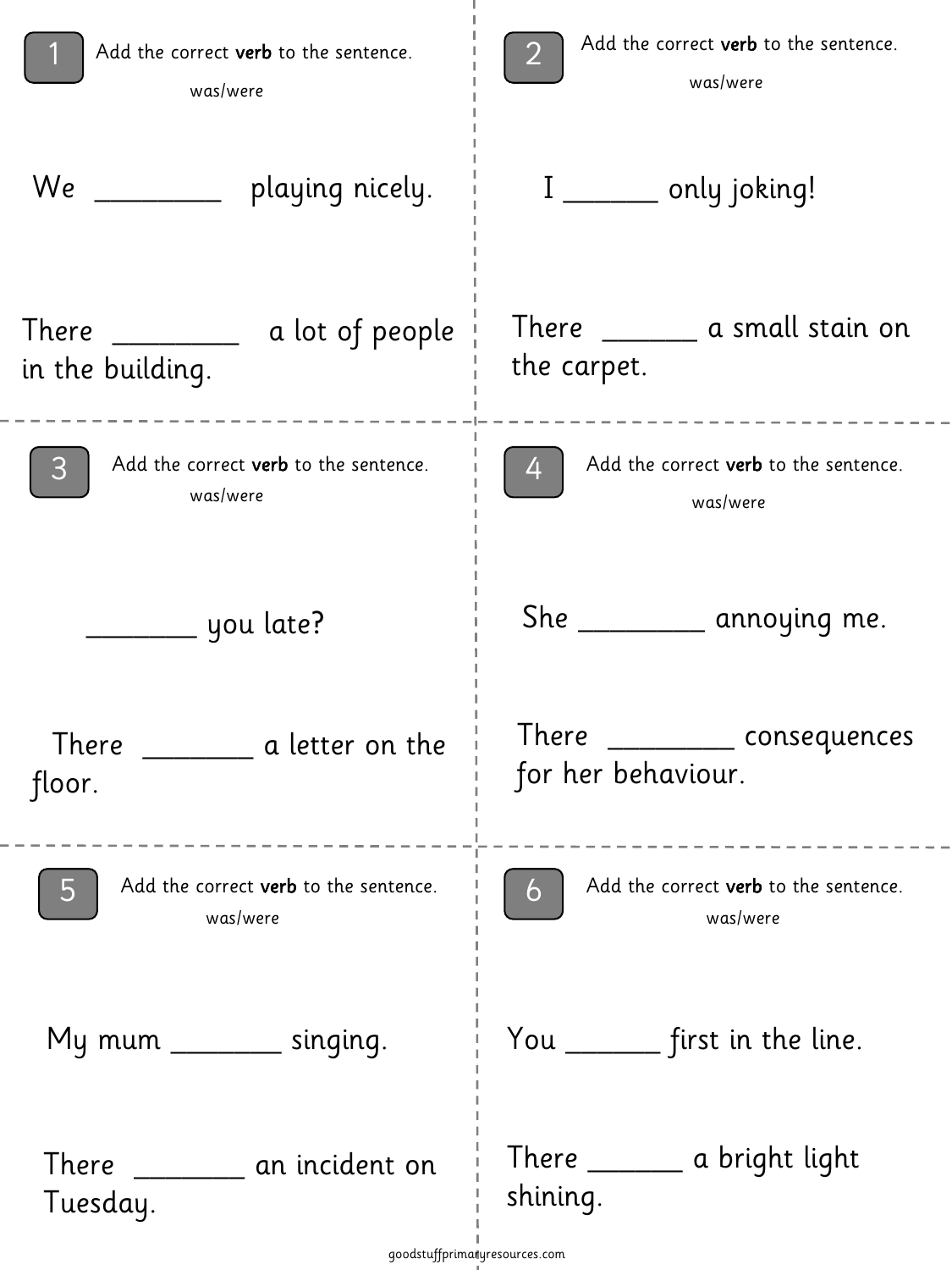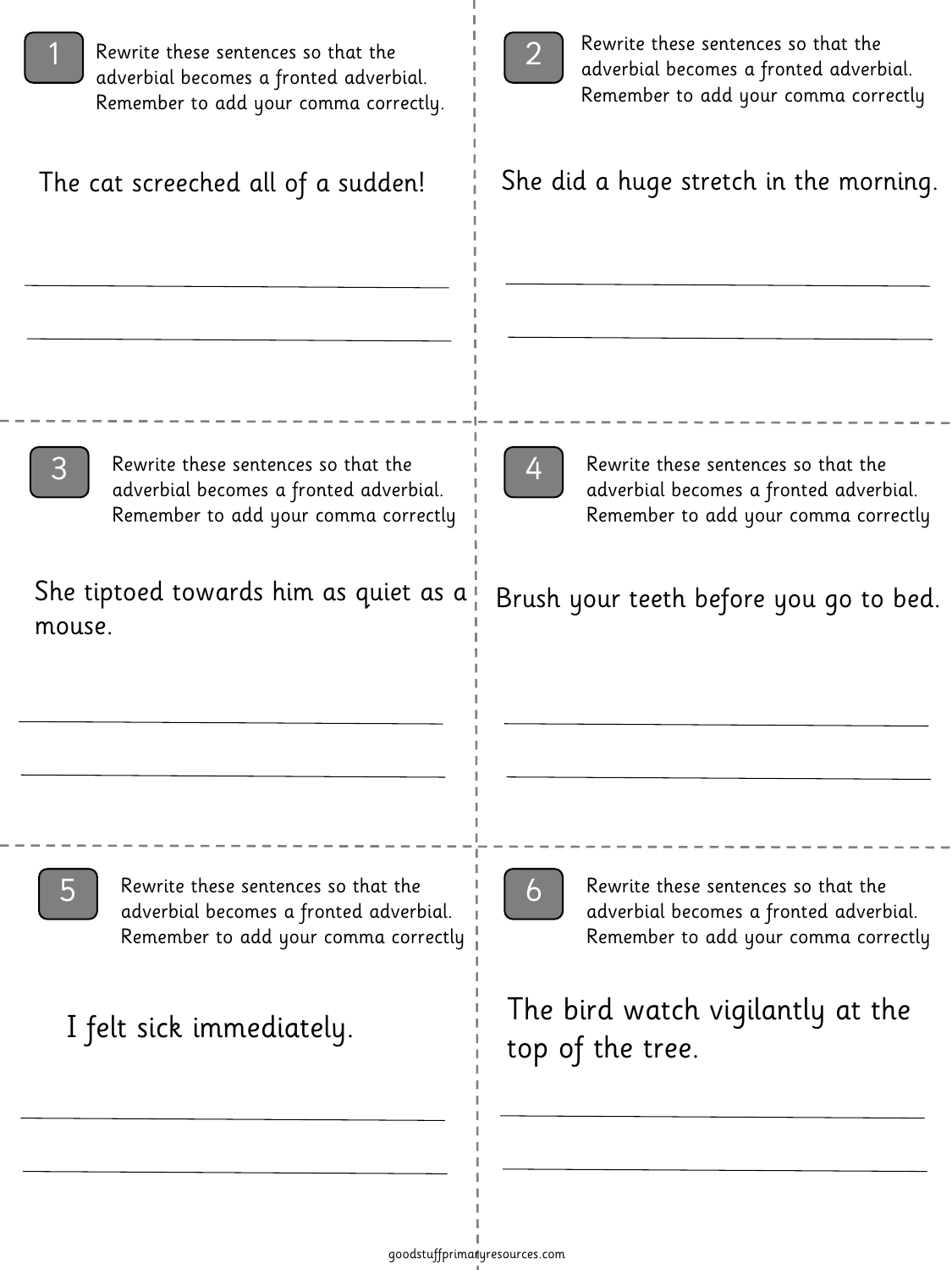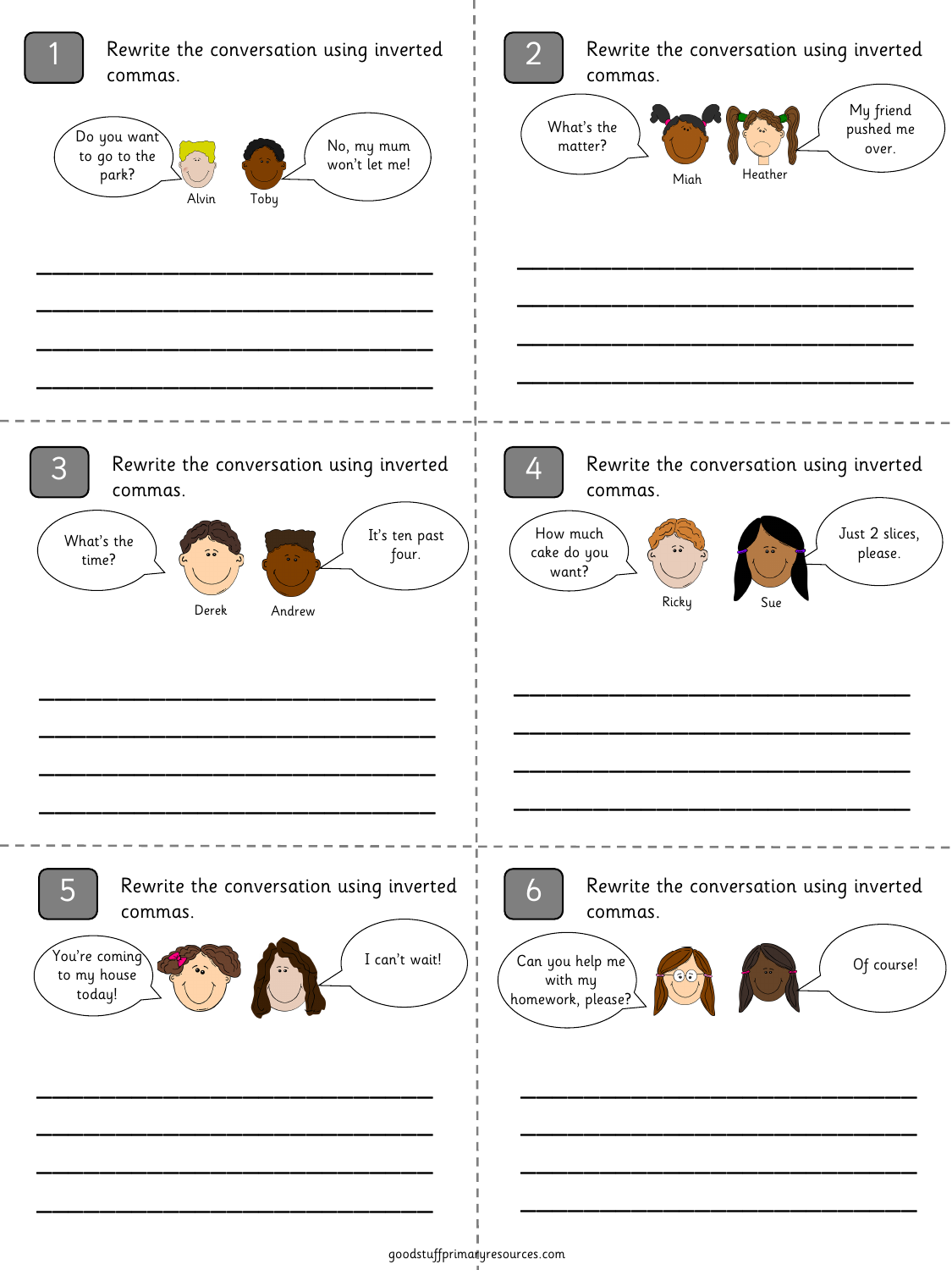1 Put a tick in the correct column to show  $\begin{bmatrix} 1 & 2 \end{bmatrix}$  Put a tick in the correct column to show which we an 's' for plural and wh which words use an 's' for plural and which use an 's' for possession.

| word     | s to show plural | s to show<br>possession |
|----------|------------------|-------------------------|
| sweets   |                  |                         |
| friend's |                  |                         |
| girls    |                  |                         |



which words use an 's' for plural and which use an 's' for possession.

| word     | s to show plural | s to show<br>possession |
|----------|------------------|-------------------------|
| boy's    |                  |                         |
| hamsters |                  |                         |
| duck's   |                  |                         |



Put a tick in the correct column to show which words use an 's' for plural and which use an 's' for possession.

| word   | s to show plural | s to show<br>possession |
|--------|------------------|-------------------------|
| books  |                  |                         |
| queens |                  |                         |
| king's |                  |                         |



correctly or incorrectly.

Put a tick in the correct column to show if the sentence has used an apostrophe



Put a tick in the correct column to show if the sentence has used an apostrophe correctly or incorrectly.

| Sentence                                       | correct | incorrect |
|------------------------------------------------|---------|-----------|
| The elephant's came rushing<br>towards me.     |         |           |
| The elephant's ears were huge!                 |         |           |
| The elephant's foot left an<br>enormous print. |         |           |



4

Put a tick in the correct column to show if the sentence has used an apostrophe correctly or incorrectly.

| Sentence                                      | correct | incorrect |
|-----------------------------------------------|---------|-----------|
| I have four friend's.                         |         |           |
| My friend's essay is due in<br>tomorrow.      |         |           |
| My friend's and I are going to<br>the cinema. |         |           |